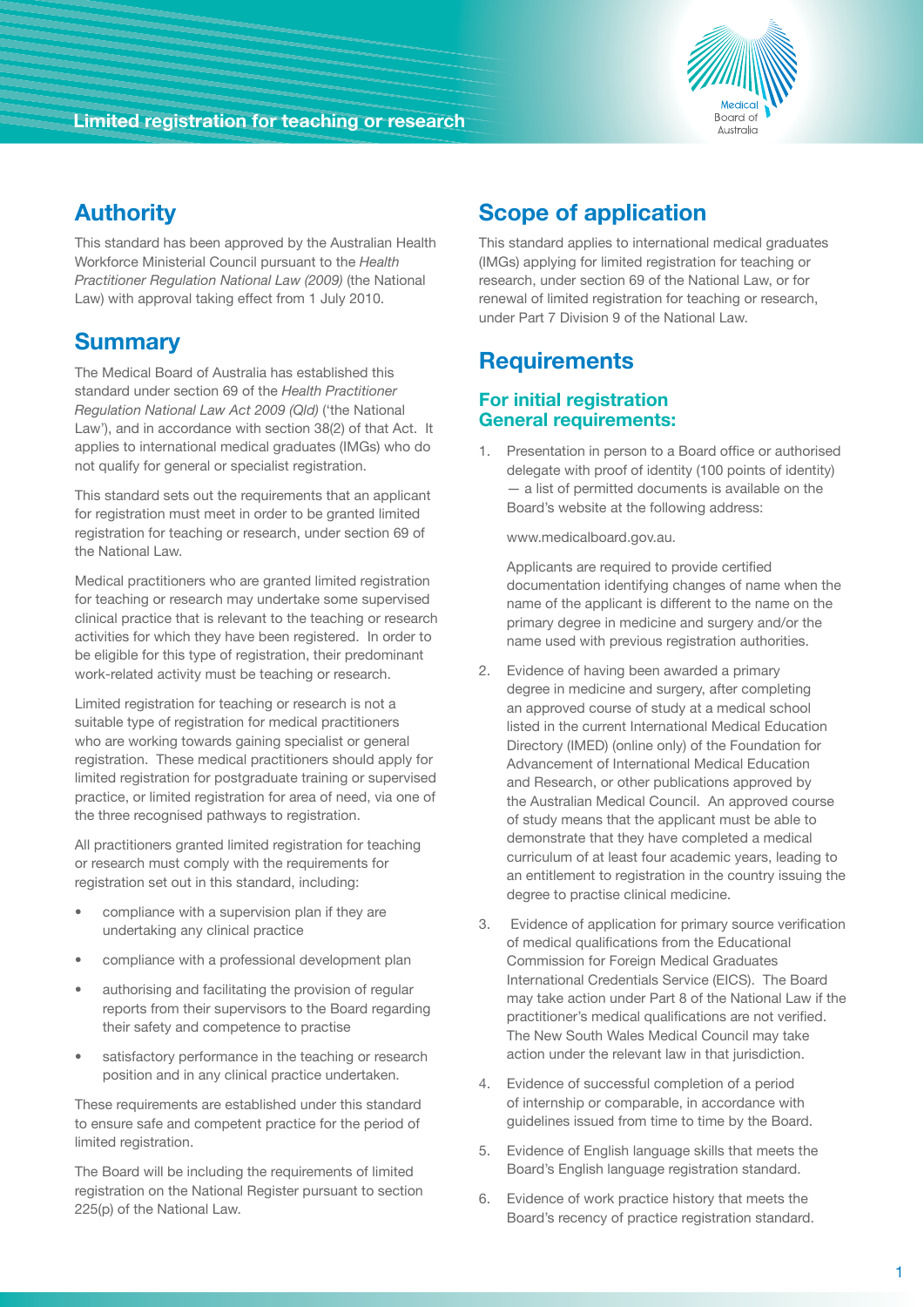

This must include a resume that describes the applicant's full practice history and any specific clinical training undertaken. Any gaps and/or overlaps in practice history from the date of qualification to the present must be included and explained.

- 7. Details of registration history including certificates of good standing/registration status from each registration authority with which the applicant has been registered in the previous ten years (supplied where possible directly to the Board from the relevant registration authority).
- 8. Sponsoring employer's written confirmation of offer of employment.
- 9. Statement from the sponsoring employer including:
	- (a) employer contact details
	- (b) position description including key selection criteria addressing responsibilities, qualifications and experience required. This should also contain details of the teaching or research activities and any clinical practice that will be undertaken
	- (c) name, qualifications and contact details of the proposed clinical supervisor/s if it is proposed that clinical practice is undertaken
	- (d) details of a supervision plan if it is proposed that clinical practice is undertaken. This supervision plan should be prepared in accordance with any supervised practice guidelines issued from time to time by the Board, providing details of supervisor/s and how supervision will be provided to ensure the medical practitioner's ongoing professional development and safe practice
	- (e) details of a professional development plan that is relevant to the teaching or research activities and any clinical practice of the medical practitioner.
- 10. Written confirmation from the proposed supervisor (if relevant) that they agree to provide supervision and to comply with supervision obligations as required by the Board.
- 11. Satisfactory completion of a criminal history check undertaken by the Board that meets the Board's criminal history registration standard.
- 12. Confirmation that the applicant will comply with the Board's professional indemnity insurance registration standard.
- 13. Any other information the Board requires under section 80 in order to determine whether the applicant is a suitable person to hold limited registration.

#### **Requirements on limited registration for teaching or research**

The Board establishes requirements on the medical registration of all limited registrants. The requirements relate to the requirement for the registrant to:

- comply with the supervision plan approved by the Board, if the registrant is undertaking clinical practice
- comply with the professional development plan approved by the Board
- ensure that supervisors provide regular reports to the Board regarding the registrant's safety and competence to practise, if the registrant undertakes clinical practice
- perform satisfactorily in the position for teaching or research and in any clinical activities undertaken
- restrict their practice to the approved position/s.

If a practitioner with limited registration for teaching or research does not maintain their employment in the designated position, they are unable to comply with the requirements on their practice and therefore cannot practise medicine.

The Board will grant limited registration for teaching or research for a period of up to 12 months.

The Board will be including the requirements of limited registration on the National Register pursuant to section 225(p) of the National Law.

Limited registration for teaching or research is not a suitable category of registration for medical practitioners who are working towards gaining specialist or general registration. These medical practitioners should apply for either limited registration for postgraduate training or supervised practice, or limited registration for area of need via one of the three pathways to registration – competent authority pathway, standard pathway or specialist pathway.

#### **Requirements for renewal of registration**

- 1. Renewal of limited registration for teaching or research will be subject to the practitioner meeting the following requirements:
	- (a) completion of an annual renewal form in accordance with section 107 of the National Law including an annual statement in accordance with section 109
	- (b) demonstrated compliance with any conditions or requirements on registration
	- (c) satisfactory performance in the position
	- (d) any additional investigation, information,